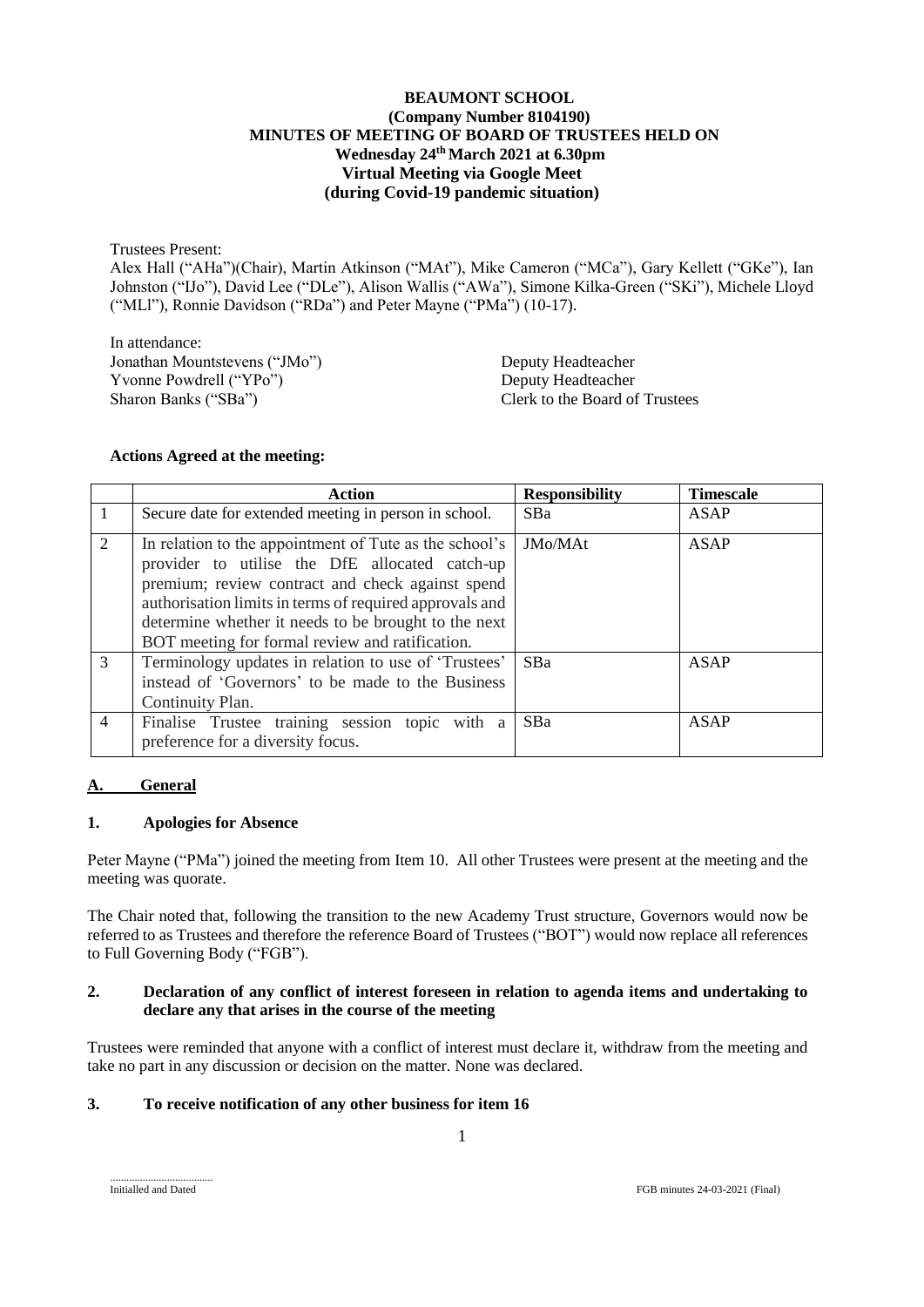No additional items of business were raised.

#### **4. Approval of minutes of the meeting on 4 th February 2021 and Part 2 confidential minutes and matters arising**

The minutes of the meeting on 4<sup>th</sup> February 2021 and the Part 2 confidential minutes were agreed as drafted. The action points from the  $4<sup>th</sup>$  February 2021 meeting were considered as follows:

| Action                                                                          | <b>Responsibility</b> | <b>Timescale</b> | <b>Update</b> |
|---------------------------------------------------------------------------------|-----------------------|------------------|---------------|
| SBa to circulate final Annual Accounts with   SBa/JWe<br>signatures.            |                       | ASAP             | Complete      |
| Protection Self Review Checklist   YPo<br>Child<br>(deferred to March meeting). |                       | Next meeting     | On agenda     |

#### **B. Reports and Updates**

#### **5. Covid-19 Update**

MAt reported that the school had now completed more than 4,000 lateral flow tests for Covid-19. It was noted that one Year 13 student had received a false positive lateral flow test which, under the current government guidance for Covid-19, required 20 students to self isolate. MAt advised that this coincided with the Year 13 mock exams, so the school had needed to make arrangements for these students to complete these exams remotely. This created a greater workload for staff in terms of supervision, but the school felt this had been accommodated as effectively and securely as possible.

It was noted that there had been one additional false positive lateral flow test in Year 9 which had required a further 40 students to self isolate.

Special thanks on behalf of the school were extended to Julie Wells and her team and to Sue Hicks who had been a tremendous help in facilitating the successful lateral flow mass testing programme in school.

Special thanks were also noted for YPo and Sue Hicks for their excellent job setting up the Covid-19 testing facility within the school. The Trustees also extended their thanks to all staff and volunteers (including parents) involved in running the Covid-19 testing facility.

As part of the gradual transition out of the Covid-19 group bubbles, it was noted that planning was in place to move Year 7 and Year 8 to year group bubbles (rather than class group bubbles) in addition to opening up special rooms for Music, Drama and Art.

It was noted that the infection rate for St Albans was 18 cases per 100,000 people and the school hoped this would continue to reduce so that extracurricular sport could commence after the Easter break.

The Board of Trustees extended special thanks to the staff and volunteers who had carried out the testing in addition to their normal workloads. It was noted that the school had sent gifts of appreciation to the parent volunteers to thank them for their time. A Trustee (who had been one of the parent volunteers) advised the receipt of the Easter egg and card had been a really thoughtful gesture from the school.

#### **6. Student and House Leadership Update**

MAt reported that one of the Academy Trust's Members, Lionel Wallace DL (newly appointed High Sheriff of Hertfordshire) had been asked to work with the Archbishop of York's Trust and had sought the involvement of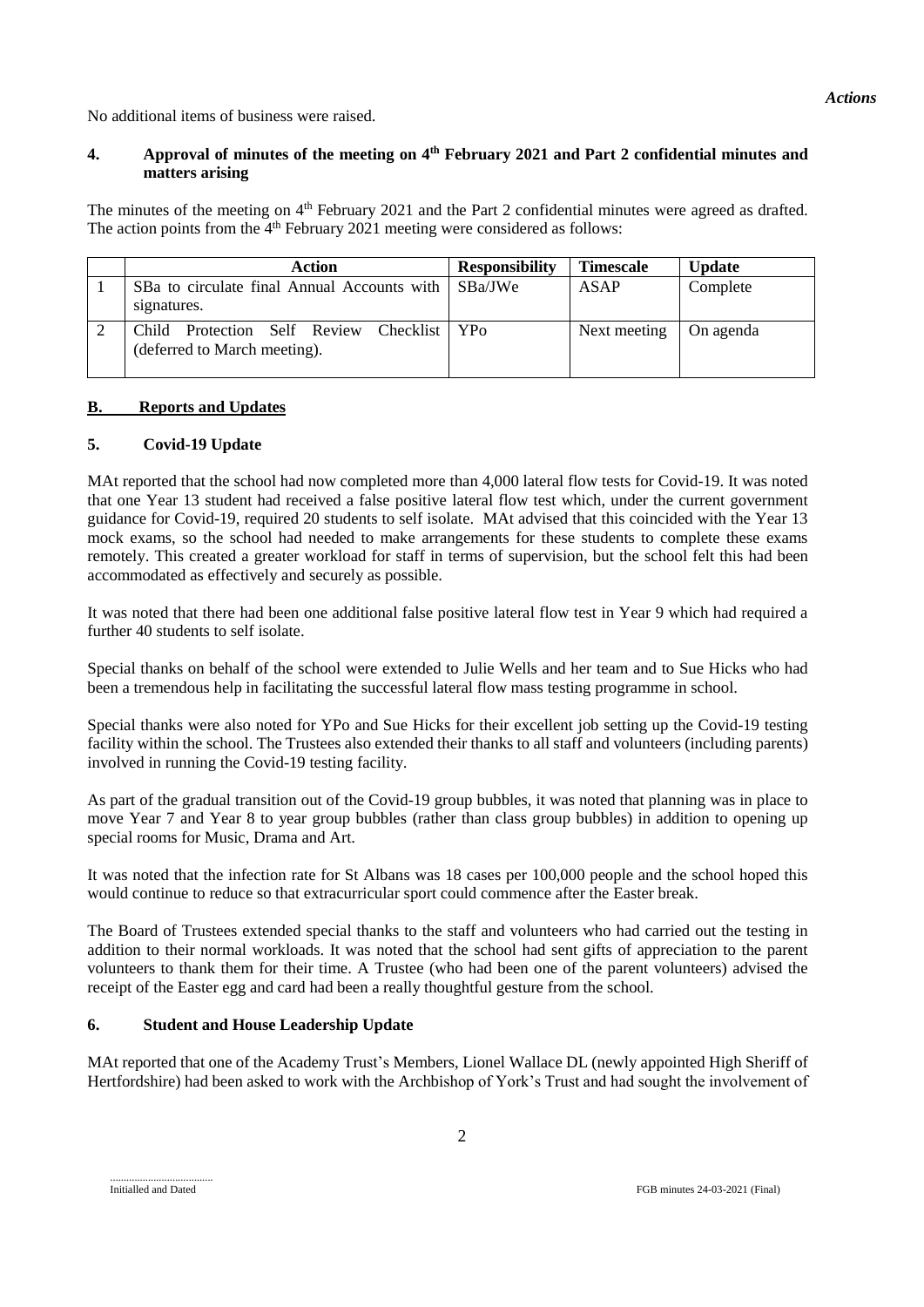two of the school's students. It was noted that this was pleasing in terms of leadership experience for the students and for enhancing the public profile of the school.

#### **7. Committee reports and updates:**

#### **A. Resources**

It was noted that the minutes of the last committee meeting were still to be circulated due to its close proximity to the BOT meeting, and therefore that they would be circulated in due course.

#### **B. Community, Teaching and Learning**

It was noted that the minutes of the last committee meeting were still to be circulated due to its close proximity to the BOT meeting, and therefore that they would be circulated in due course.

#### **8. Acknowledgement of receipt and review of the Management Accounts**

The Trustees had considered the Management Accounts for Period 5 (January) and Period 6 (February) which had been circulated prior to the meeting.

It was noted that the reports had been reviewed in detail at the Resources Committee meeting. There were no further questions and the Trustees thanked MAt for his update

#### **9. SEC2 and CIF update**

It was noted that it was the intention to reach the final settlement in relation to SEC2 and CIF by next term.

#### **10. Chair's Update including:**

#### **a) Update on Governance restructure and plans for extended meeting in the summer term.**

The Chair confirmed that the governance restructure had been completed at the extraordinary general meeting on 25th February 2021 and that the various administrative tasks were in progress in terms of lodging the resolution and new Articles of Association with Companies House and various register updates.

There was a discussion about whether the school would like to co-opt staff as Trustees on the basis that the Articles of Association allowed this and that it was deemed a positive move from a staff perspective. It was agreed that this would be kept in mind as the new structure was embedded.

*SBa*

In relation to the extended meeting, it was noted that the preference was to have a meeting in school after the Government milestone for 21<sup>st</sup> June when this would be allowed, preferably also including the new Academy Trust Members. It was agreed that SBa would circulate some dates and secure one suitable.

#### **b) Equality, Diversity and Inclusion**

The Chair confirmed that he hoped that a representative from the BAMEed Network may be able to attend and present at the extended meeting in June if possible.

The Trustees agreed that the need to achieve a more diverse Board of Trustees needed to remain a priority and that the opportunity to co-opt some people with complementary skill sets to the BOT might be an opportunity to assist this focus.

In terms of other items raised, it was noted that the new school minibus had now been purchased as approved by the Chair on behalf of the Board of Trustees in advance of the meeting. The purchase was formally ratified.

......................................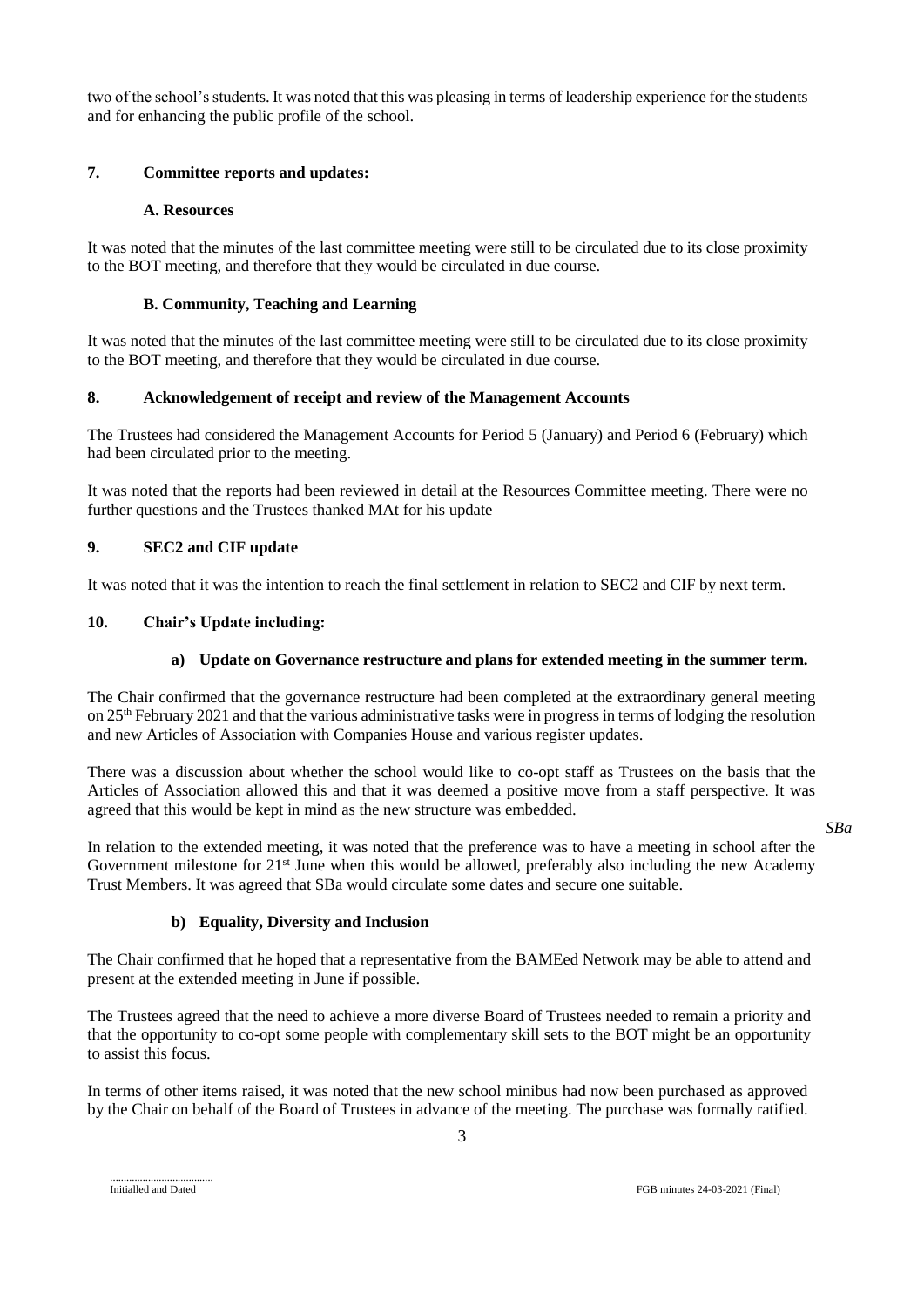In addition, Trustees asked, given the amount of funds assigned to the tutoring Catch-Up Programme, whether the school had gone go through the appropriate tender process. JMo explained that a number of providers had been shortlisted from the National Tutoring Programme. However the others did not meet the school's requirements of being able to deliver online tutor sessions for students working remotely at the scale required. Therefore Tute had been selected. It was noted that most providers under the National Tutoring Programme would not offer home tuition. Trustees asked if the school was faced with a level of risk, having selected a provider outside of the National Programme. JMo reported that Tute were approved for the National Tutoring Programme, but that the school had chosen to work with them privately in order to enable tuition to take place at home.

The importance of following due process in relation to procurement was noted and it was agreed the school would review the tender process and contract and check against spend authorisation limits in terms of required approvals and, if required, this should be brought to the next BOT meeting for formal review and ratification. *JMo/MAt*

MAt reported that the school had received a letter from Simon Newland (Asst Director Education Provision and Access at HCC), advising that there would be elections for Hertfordshire Schools Forum and that Hertfordshire Academy Trusts could nominate a representative. MAt advised he was keen to be a nominated representative to gain greater insight regarding future budget allocations. The Chair agreed to take forward MAt's nomination on behalf of the Trust.

#### **11. Head's Report**

Trustees had considered the Headteacher's report which had been circulated in advance of the meeting.

It was noted that the administration of the mass testing and associated isolations in relation to the Covid-19 pandemic had continued to absorb a lot of staff time within school.

In relation to the process of Teacher Assessed Grades, required as a result of the Covid-19 pandemic, it was noted that the school intended to conduct a robust process, that would also be fair and transparent. It was noted that the school had been proactive in its communication with parents, via letters home, including an outline for each student of the portfolio of evidence that would be required to account for the grade in each subject.

It was noted that, given the circumstances, the Year 13 mock assessments had been conducted in a less formal manner within the classroom, invigilated by staff under exam conditions. It was noted that there was an additional workload for all staff, in terms of the marking load, moderating and input of grades, and that an additional inset day had been arranged on 7<sup>th</sup> June to allow staff time for final moderation of Teacher Assessed Grades, with 18<sup>th</sup> June being the final date for these grades to be submitted.

In relation to the anticipated increase in staff workload to support the Teacher Assessed Grading process, it was noted that, whilst exams for Year 10 and Year 12 would need to be held at a later date, it was likely that the exams usually held after the May half term break for Years 7 to 9 would be cancelled to allow teachers extra marking time.

With regards to Sixth Form numbers for September 2021, it was noted that the school had received 156 internal and 150 external applications to date, which was felt to be promising, given the restricted virtual open day presentations this year.

In relation to the CIF submission for new boilers, it was noted that the school was not expecting to hear the outcome until April.

MAt advised that it was the school's preference, given current workload, that the planning for the PSI be postponed until next term. This was agreed.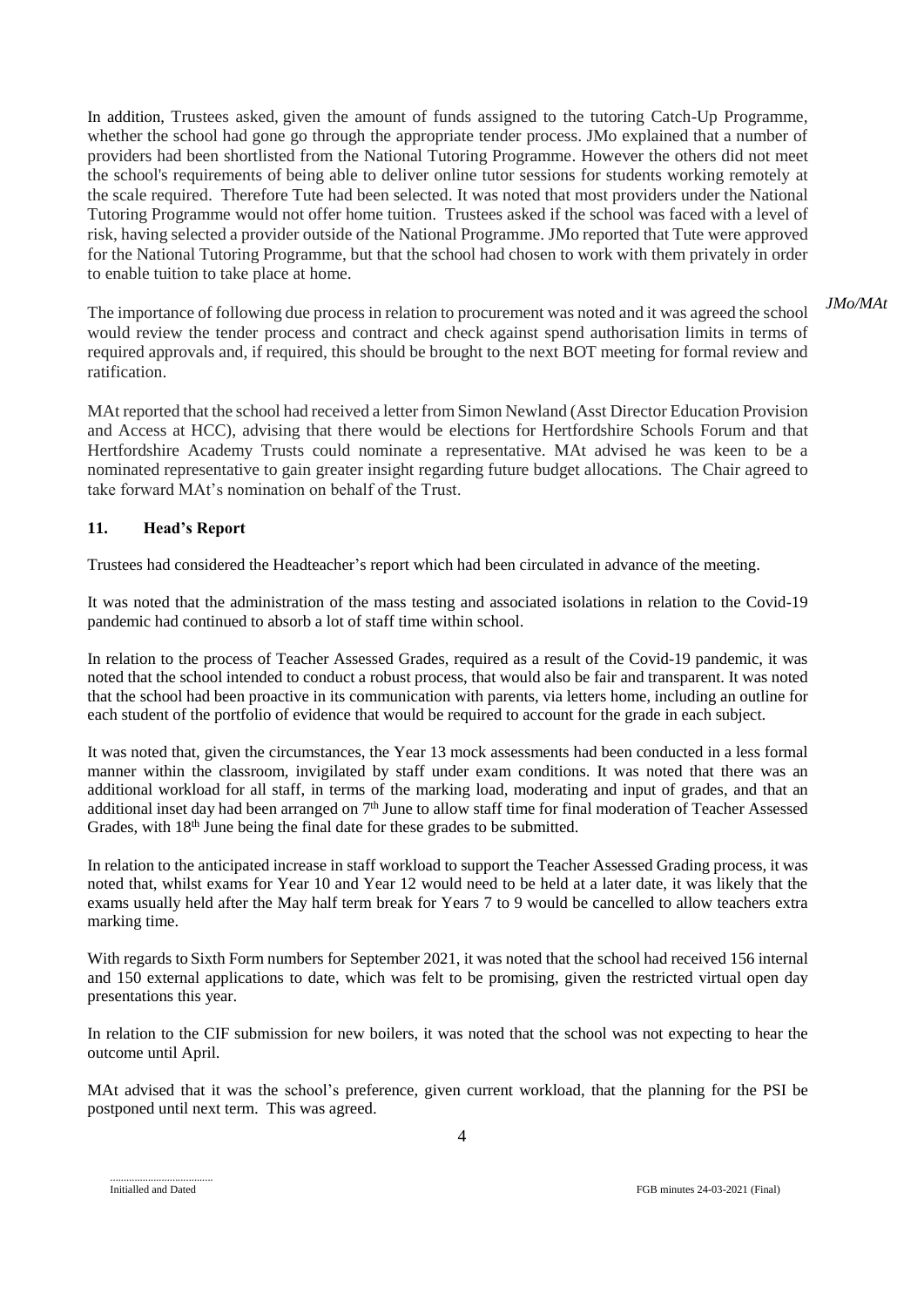In relation to the school's focus on increasing diversity, it was noted that MAt had attended a head's virtual conference on diversity at which Professor Gary Younge had delivered a very powerful presentation which was both thought provoking and inspirational. (Professor Younge was originally from Stevenage, and was now listed as one of the top 100 of the most influential people in the UK from African/African-Caribbean descent).

In order to obtain student insight in relation to diversity, it was agreed, given current circumstances, that a student survey was the most practical tool. However it was noted that the questions needed to be carefully considered in order to gain meaningful insights and that, when the opportunity presented itself, it would be helpful to move to establishing a face to face forum in a confidential environment.

In relation to Teacher Assessed Grades, the Trustees advised that they felt JMo's letter to parents had been very clear and helpful. Trustees asked if the school had received any response from parents. There had been no comments regarding the letter. However, it was expected there would be some feedback in relation to a letter (to be sent next week) explicitly outlining the evidence upon which assessments would be based, which would also offer parents an opportunity to highlight any specific concerns where they felt adjustment might be required.

Trustees asked to what extent the school was still waiting to receive Government guidance rather than moving forward and making decisions based on proven internal best practice. It was noted that the school was still waiting to receive guidance from the Joint Council Qualification (JCQ). However it was noted that, if the information was not issued before the Easter break, the timings would make it very difficult not to proceed.

Trustees asked if there was a broad consensus across St Albans schools, should delivery of this guidance be delayed. It was noted that, based on consultation with other local schools, the approach varied but that the school appeared better prepared than most and was confident about its decision-making and approach.

Trustees advised, based on the detailed reports provided, that they felt the school had developed a robust process and was they were in complete support of the proposed approach.

Trustees had no further questions and thanked MAt for his report.

#### **12. Safeguarding update**

YPo advised that parents had been provided with information in relation to Operation Encompass (a police and education early information sharing partnership enabling schools and early years settings to offer immediate support to children and young people experiencing domestic abuse).

Trustees asked if they would require training in relation to Operation Encompass. YPo advised this would not be necessary and that the current process was that, if domestic violence was reported, the school is informed by the police within 24 hours, the parents know the school has been informed, and the student knows that they can speak to someone in school.

In addition, it was noted that the key focus continued to be keeping staff, students and the community safe via the mass testing programme. It was noted that 95% of the student body was conducting home testing and reporting (with special thanks to Helen Purple who was managing the reminders to home and associated reporting links which was assisting in getting the students into the right routine to commit and test properly from home).

Trustees thanked YPo for her update.

#### **13. Child Protection Self Review Checklist (school's progress v action plan)**

Trustees had considered the Safeguarding update which had been circulated in advance of the meeting.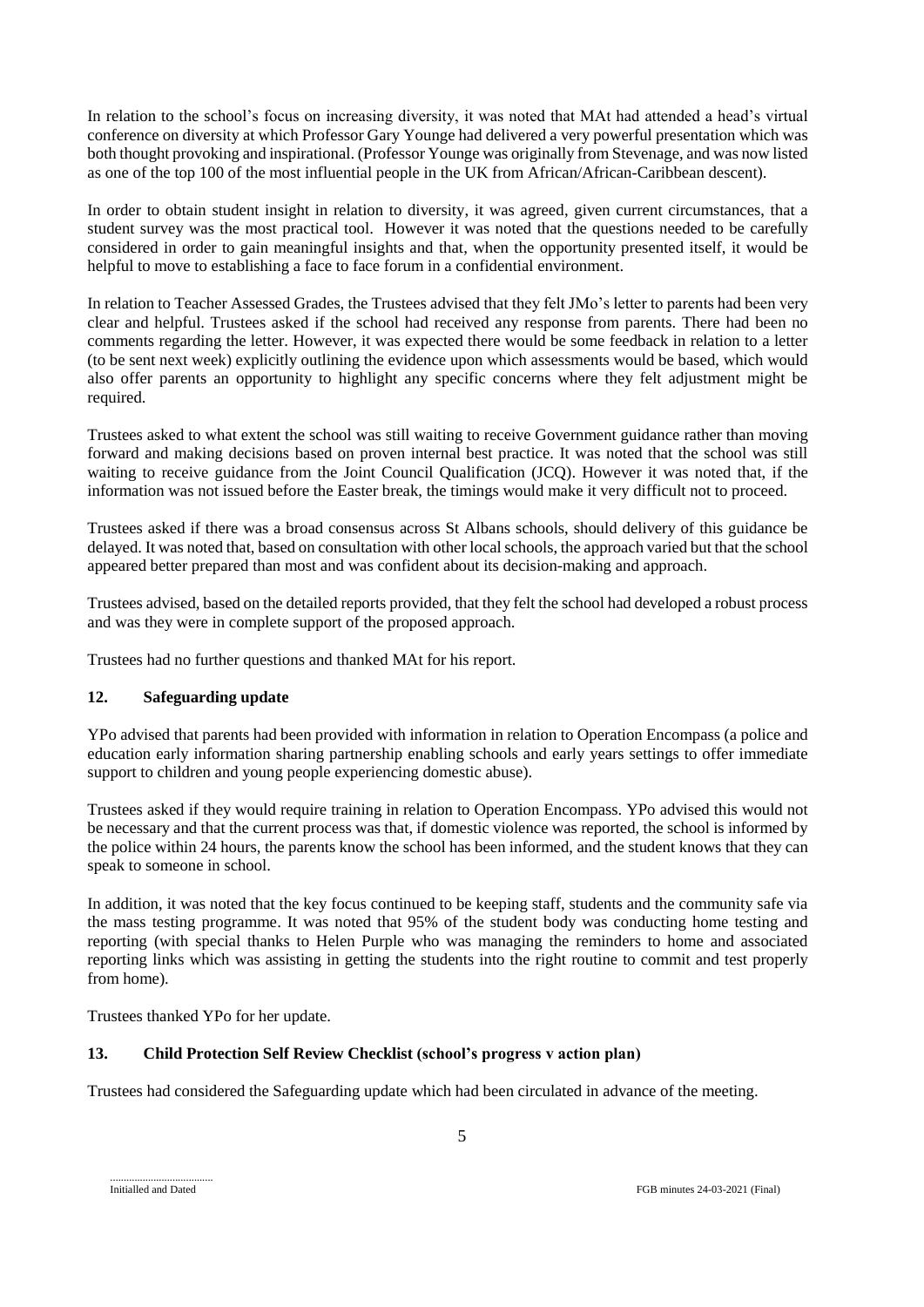In addition, it was agreed that SBa would investigate a course on diversity for the next all-Trustee in-house training session with HFL.

#### **16. To receive any other business as notified in item 3**

6

......................................

pandemic in relation to asking students how they are and avoiding the words "catch-up" and "recovery".

A Trustee who had attended the HFL Annual Conference provided an update regarding the sessions attended. It was noted that HFL had two main priorities – becoming carbon neutral and working towards becoming a more diverse, anti-racist organisation. Consideration was also given to the need to have a dedicated Governor focussed on mental health and wellbeing and for schools to take a proactive stance coming out of the Covid-19

**15. Trustee Development Co-ordinator Update** 

whilst items were RAG rated when assessing initial risk, they were not re-rated after mitigation, and therefore there was no obvious way to see if the mitigations were sufficient. Trustees agreed this update would enable a better view of current risk profile. It was noted that the preference would be to move to a model where risk and mitigations were ranked.

There were no further questions and both the Business Impact Analysis and Business Continuity Plan were

in advance of the meeting.

Trustees had considered the Business Impact Analysis and Business Continuity Plan which had been circulated

Trustees noted their responsibility as part of the review and approval of all policies, procedures and schedules to ensure that none of the policies/procedures approved had any disproportionate benefit or detriment and did

In relation to the Business Impact Analysis, it was noted that this was on the list for the new internal auditors to

review and provide comment to ensure the document was achieving what it needed to do.

In relation to the Business Continuity Plan, it was noted that the terminology in relation to Trustees needed to be updated and a phone number removed.

approved.

# **b) Review of the Risk Register**

Trustees had considered the Risk Register which had been circulated in advance of the meeting.

It was noted that the document required the format to be updated before the next review on the grounds that, *AHa/ JWe*

It was agreed to accept the Risk Register in the current format for this current review but have the internal auditors review it in due course. It was agreed that AHa would locate an appropriate template which would

enable a review of the two stages to better understand the risks and, after consultation with the internal auditors, the Register would be updated for the next review. It was agreed that this was a live document that should be reviewed more regularly and not just annually.

# not contain any discriminatory statements or have an adverse impact on any disadvantaged or vulnerable group. **a) Business Impact Analysis and Business Continuity Plan (due March 2021)**

**14. \* Policies – consideration and approval of the following policy and plan (bearing in mind the responsibility to carry out an equality impact assessment in accordance with the school's Public** 

It was noted that key items had been covered under item 12 above.

**Sector Equality Duty under the Equality Act 2010):**

**C. Policies and Governor Development**

*SBa*